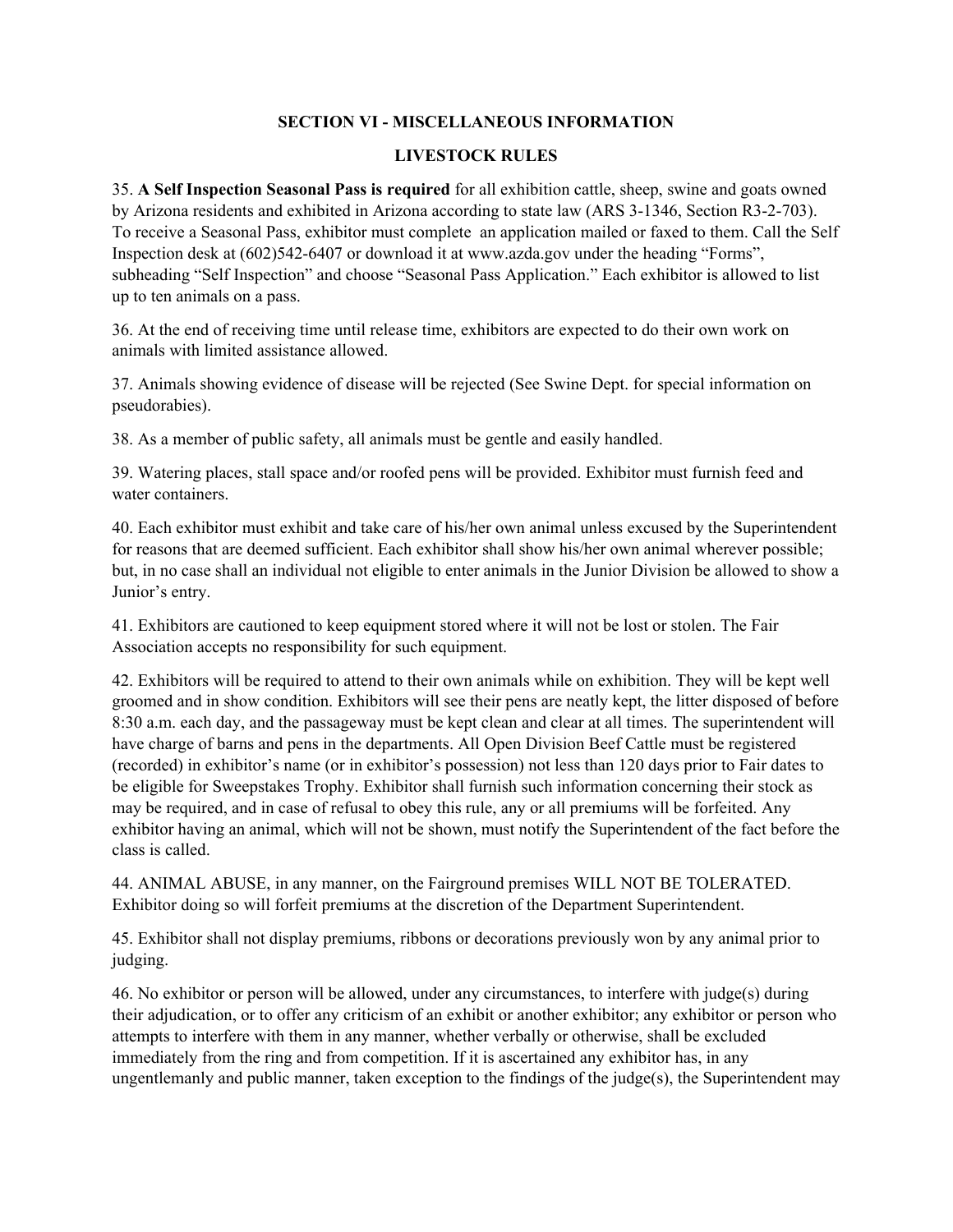exclude said exhibitor or person so offending from competing for a premium or exhibiting on the grounds.

47. FITTING: Cleanliness - hide, hair or fleece, horns and hoofs must be clean, neat and free from dirt. General appearance - must be attractive from the standpoint of prevailing breed fashion.

48. SHOWMANSHIP: Appearance (exhibitor and equipment used in showing animal) - exhibitor should be tidily dressed; animal should be groomed to the best of exhibitor's ability. Ability - exhibitor must demonstrate ability to move animal about the ring as directed. The animal must be owned and have been cared for by the exhibitor.

49. ROUND ROBIN SHOWMANSHIP: The Junior and Senior Showmanship winners of each species may compete in the Round Robin Showmanship. The animals used will be the showmanship winner's animals. One top Junior and one top Senior will be awarded a Round Robin Showmanship award. See Department Superintendent for complete rules.

50. CHAMPION: At the discretion of the judge, where there is no competition in the respective age groups; but, if an animal is of champion quality, the judge may designate it as an animal qualified for champion in that age group.

51. LOSS OR DAMAGE: Every animal entered for exhibition will be in the charge of the Department Superintendent; but the Fair Association will in no case be responsible for any loss or damage which may occur, and entries are made and accepted on this condition.

52. Species Show Times:

Opening Thursday of the Fair: Hog show will begin at 6:00 p.m. with Sr. Showmanship, followed by Jr. Showmanship and then market classes

Friday: Lamb show will begin at 8:00 a.m.; the steer show will begin at 11:00 a.m.; The Round Robin for Grand Champion Showmanship winners (all species) will follow the Steer Show with a 30 minute break between.

### **RULES FOR JUNIOR LIVESTOCK AUCTION**

53. Junior exhibitors must be qualified members of a 4-H Club or FFA Chapter, or a Junior Exhibitor between the ages of nine (9) and whichever comes first: age 19 as of January 1st or the fall after graduation from high school. Junior exhibitors must reside in Graham County, have animals registered and ear tagged with the Livestock Committee by the following number of days prior to the date of the show: 120 day ownership of beef; 90 day ownership of lamb and swine. Animals must maintain complete residence in the County for the same period of time. All animals must have an ear tag by the following dates or will not be allowed to participate in the County Fair (alternate animals must also be tagged). It will be indicated on the sale sheet which organization the exhibitor is affiliated with, per request by the Graham County Fair and Racing Association.

#### SPECIES MINIMUM DAYS ON FEED

Beef 120 Days Hog 90 Days Lamb 90 Days All animals and exhibitors **must submit registration information** by dates communicated by the Graham County Junior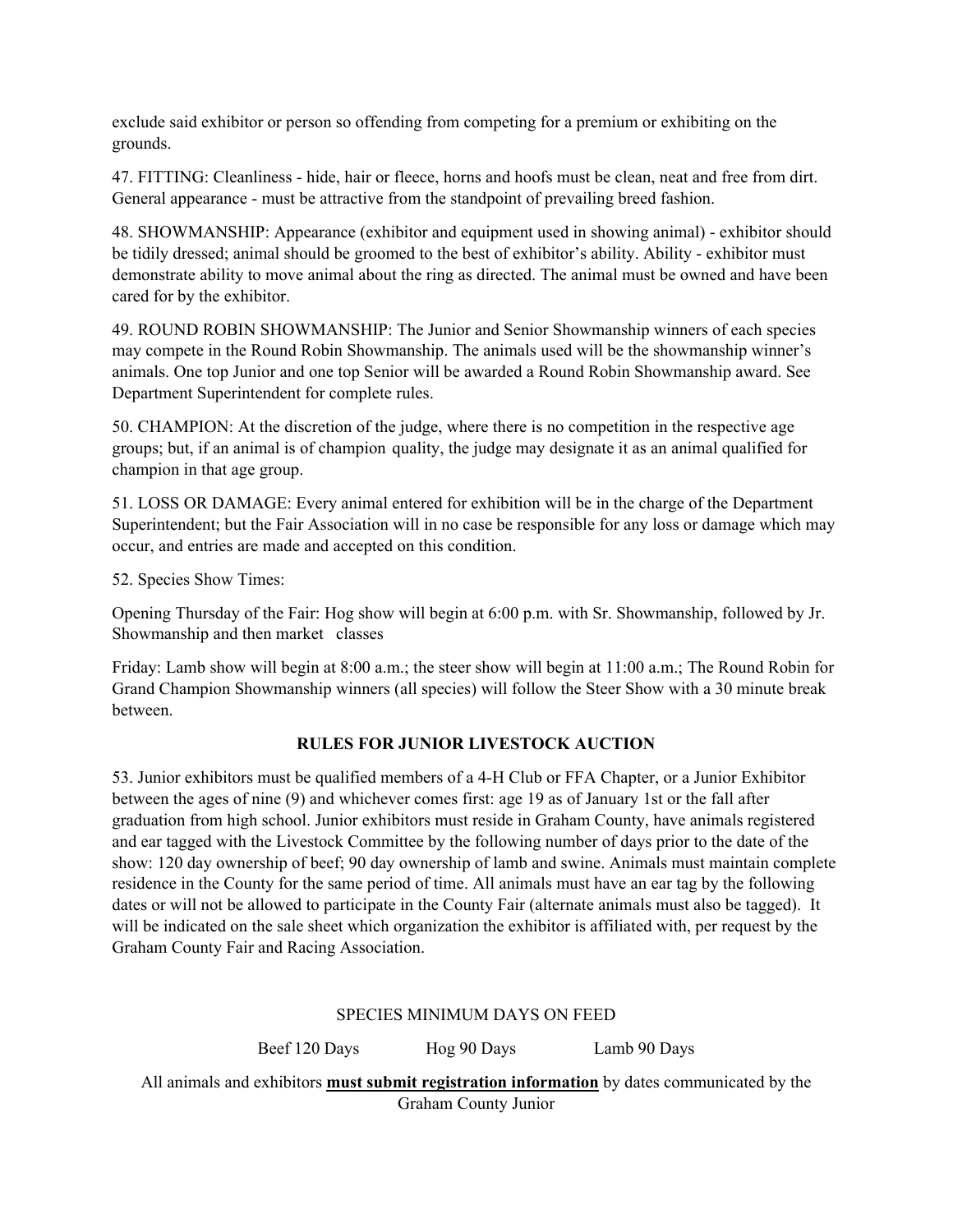Livestock Committee via public announcement, social media, and direct mailings.

1st Saturday in June or as advertised – Final steer submittal

Last Saturday in June or as advertised – Final hog and lamb submittal

54. The Arizona Department of Agriculture, Graham County Fair, and the Graham County Junior Livestock Auction Committee require exhibitors to be certified with the Quality Assurance and Food Safety Course. Course information may be obtained from the Graham County 4-H/ Extension Office at (928) 428-2611 or from Safford FFA (928)348-7050.

55. If animal dies within 30 days of tag-in and a committee member has been notified and death verified, the animal can be substituted.

# 56. *All animals entered must comply with USDA Wholesale Meats Act. The Act requires the following:*

A. Antibiotic and Sulfonamide have required withdrawal period.

B. Drug label directions must be followed.

 C. If drug or chemical residues are found in carcass tissue, the entire carcass may be condemned and the exhibitor will forfeit premium monies, and any sale funds.

 D. If a carcass is condemned for any reason other than chemical residue, the exhibitor will forfeit sale funds. Please consult your project leader or the livestock committee if you do not understand this statement. There will be an age limit imposed on all market classes of animals as follows: Market Steers must be under 2 years of age; Market Lambs must be under 1 year of age; Market Hogs will be ruled by weight only.

57. To be eligible to enter the Market Steer Classes, Market Lamb Classes or Market Hog Classes the following weight limit must be recognized: **Market Steer minimum weight of 900 lbs.,** maximum weight unlimited; **Market Lambs minimum weight of 100 lbs.,** maximum weight unlimited; **Market Hogs minimum weight of 210 lbs.,** maximum weight unlimited. All animals must be grain fattened.

 B. For purposes of the auction, the following pay weights apply: Market Steers - 1,200 lbs.; Market Lambs - 140 lbs.; Market Hogs - 250 lbs.

58. **Exhibitor must be present** with their animal at weigh in. Exhibitor will maintain the following records and turn them in to the Livestock Committee at Weigh-In prior to the opening of the Graham County Fair. These must include: AZ Department of Agriculture Seasonal Pass and a financial report for each animal presented for weigh-in which includes a record of what the animal has been fed.

59. Exhibitors must have NOT sold a market animal in any other county/community fair within the last year.

60. All animals shown must be properly cleaned and groomed for show, handled easily by exhibitor, and must be of proper finish for the class in which they are shown. Animals must also comply with all rules contained herein, as well as those set forth by the Livestock Committee.

61. All animals must be shown by the exhibitor/owner. All other arrangements must be made in advance with Livestock Committee.

62. Exhibitor must own any animals shown in the Market Steer, Market Lamb and/or Market Hog Classes.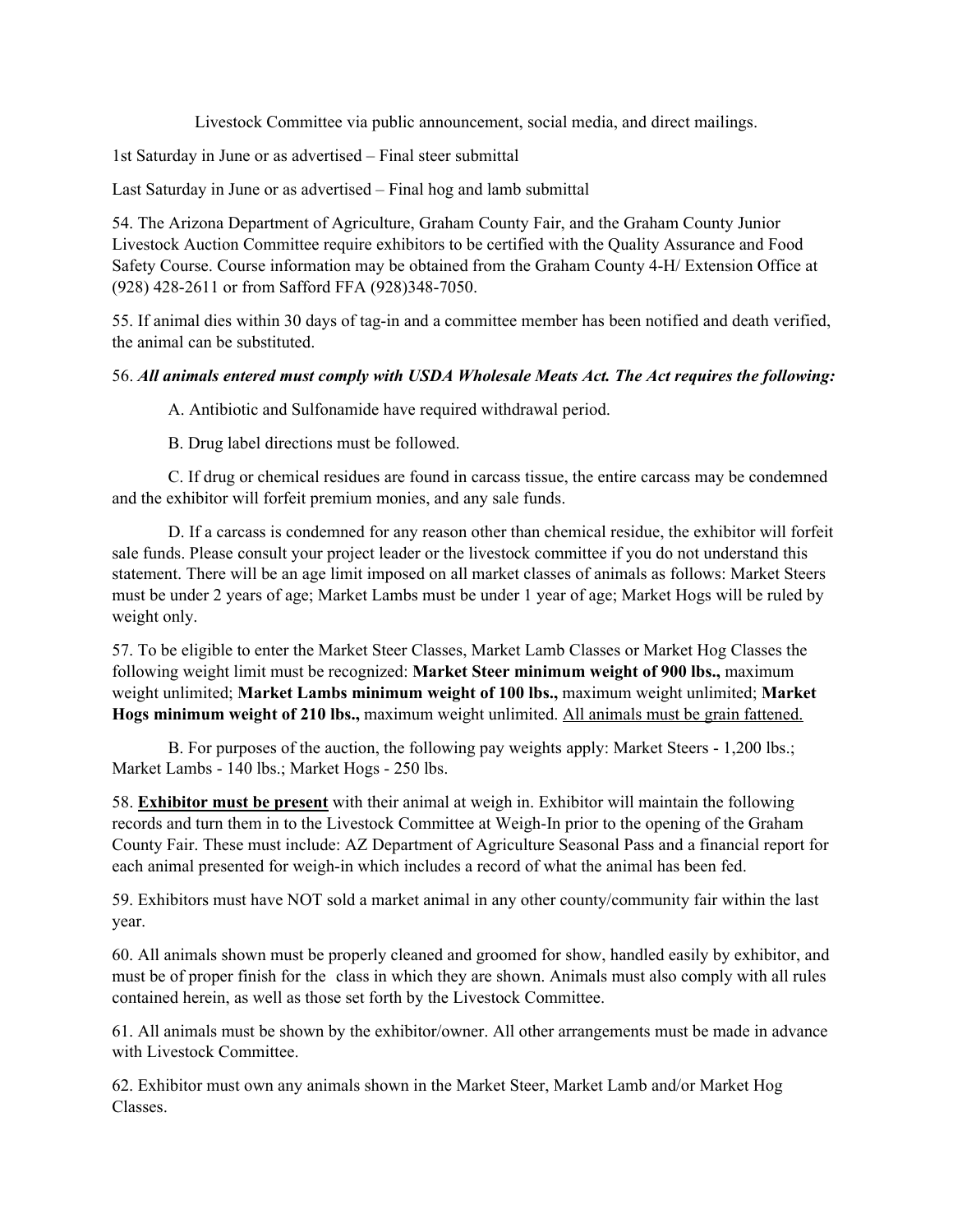63. The exhibitor may sell one animal, provided the animal receives no less than a red ribbon and is shown in the appropriate showmanship class. All participants are required to show in the Junior or Senior Showmanship Class to be eligible for the Graham County Junior Livestock Auction. Exhibitors are limited to selling one animal in the auction unless one of the exhibitor's other species wins Grand or Reserve Champion, or County Bred & Fed. In this case, the exhibitor will be allowed to sell a second animal of a different species. In the event an exhibitor chooses to show all three species and two of the three animals obtain Grand or Reserve Champion, or County Bred & Fed, then a third animal of a separate species may be sold as well.

64. The Grand Champion and Reserve Champion of each division (Steer, Lamb and Hog) must be sold at the Junior Livestock Auction. If an animal other than Grand or Reserve Champion is to be withdrawn from the Auction, the sales committee must be notified prior to publishing of sales list. If an exhibitor has multiple entries of the same species and one is chosen for Grand Champion or Reserve Champion, and that animal is not County Bred & Fed, in the case the exhibitor has a multiple entry that is County Bred  $\&$ Fed, the animal will be eligible to compete for the County Bred & Fed Award. However, this does not allow an exhibitor to sell an additional animal of the same species.

65. Special awards will be given for the Best of Breed Beef, Lamb and Hog of Graham County (County Bred & Fed) and will be sold after Grand and Reserve Champions.

66. Maximum of four (4) animals may be tagged in all divisions, identified by an ear tag. Exhibitor must declare immediately after the market show which animal will be in the sale, if qualified by rule 64 above.

67. The decision of the Junior Livestock Board of Directors will be final on all rules or changes and appeals pertaining to the Junior Livestock Auction with a simple majority vote the Graham County Junior Livestock Board of Directors.

68. Each exhibitor who sells an animal in the auction will be charged an eight percent (8%) commission fee on the sale price of their animal to help defray costs of the Junior Livestock Auction.

69. Weigh-in time will be opening Thursday of the Fair, from 12:00 p.m. to 2:00 p.m. Animals will be weighed-in one time only for all divisions. If any questions arise as to the accuracy of the scales or the weight of the animal, the animal will be removed, scales rebalanced and reweighed immediately.

70. Any exhibitor showing an animal must be able to control their animal without assistance while in the show/sale ring. If the Livestock Committee deems an animal unsafe, the Committee reserves the right to remove the animal from the premises and the animal will be disqualified from the auction.

71. All swine and sheep entries must meet federal guidelines for premise ID numbers for entry. Please contact the Superintendent for the specific division for questions regarding the requirements or call the Arizona Department of Agriculture, Animals Service Division.

72. Tag-In: All beef exhibitors will be required to show control and handling ability of their animal(s) at one of the initial tag-in days. If this is not exhibited, the animal will not be tagged in and consequently not allowed into the show/sale due to safety precautions.

# **ENTRY FOR LIVESTOCK EXHIBITORS**

73. Two free wrist bands, One for exhibitor and one for a parent